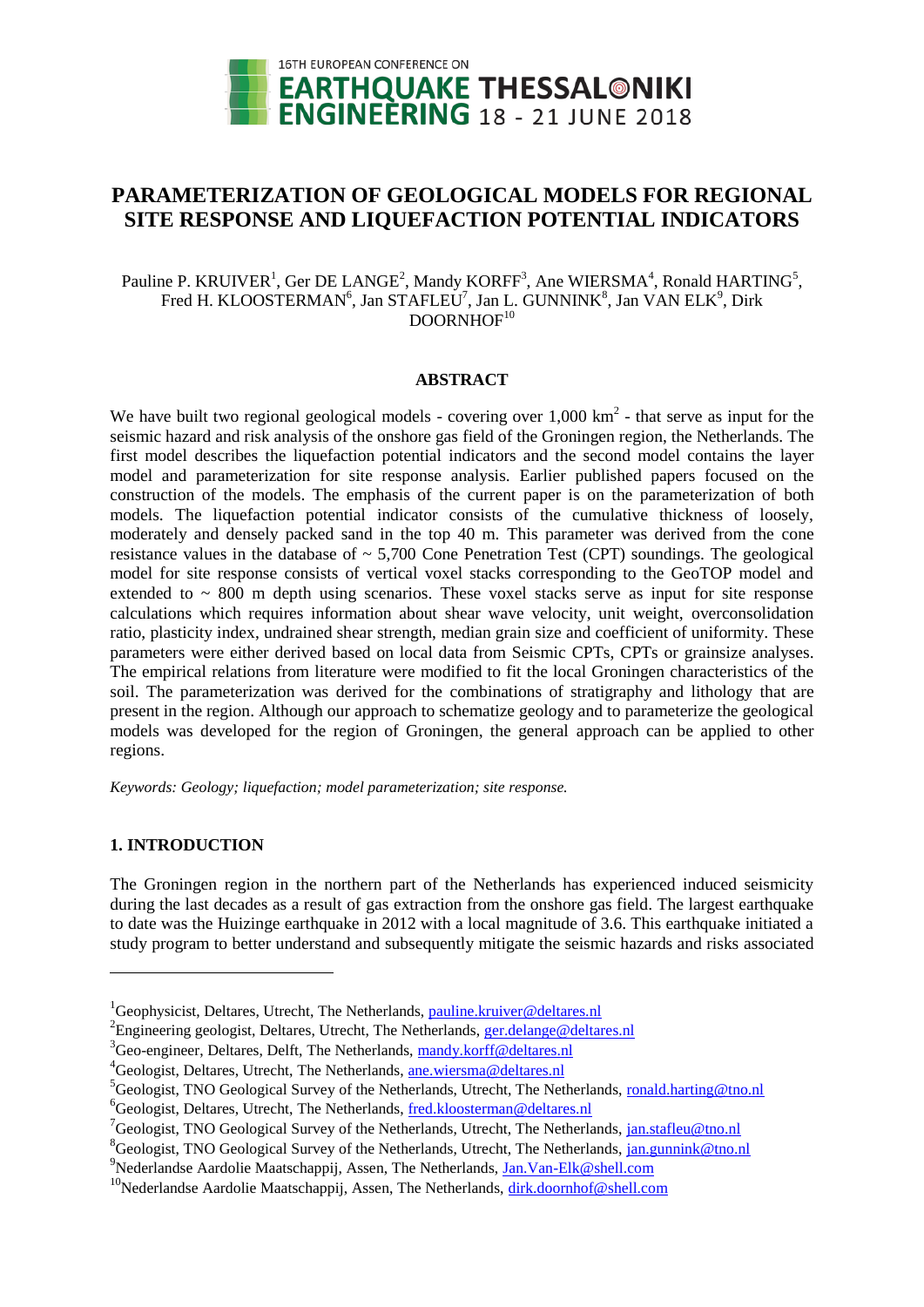with the exploitation of the gas field. As part of this study program, we have built two geological models that serve as input for the seismic hazard and risk analysis. The models have a regional coverage spanning an area of more than  $1,000 \text{ km}^2$ .

The first geological model describes the liquefaction potential indicators and the second geological model consists of the characterization and layer model for site response calculations. The geological setting is elaborately described in Kruiver et al. (2017b) and summarized in section 2. The models consist of a schematization part (e.g. the geometry of the layers) and a parameterization part (e.g. assignment of characteristic values for relevant parameters to those layers). Many parameters were derived from the database of  $\sim 5,700$  Cone Penetration Tests (CPT). The schematization was published by Kruiver et al. (2017a, b). This conference paper focusses on the parameterization of the models and is described in section 3. Empirical relations from literature were modified to fit local (or regional) conditions, such is suggested to be superior to literature relationship charts by Lunne et al. (1997). The schematization and the application of the models and its use in the Groningen seismic hazard and risk are included in section 4. Future improvements and conclusions are provided in sections 5 and 6.

## **2. GEOLOGICAL SETTING**

The northern part of the Netherlands borders the North Sea. The geology is extensively described in Kruiver et al. (2017b) and references therein. In summary, the Cenozoic sedimentary infill of the North Sea Basin is influenced by two recent ice ages and sea level fluctuations. The Elsterian glaciation produced deep erosive subglacial features ('tunnel valleys') which were filled with sands and clays of the Peelo Formation and subsequently buried by younger sediments. The second glaciation (Drenthe Substage of the Saalian glacial) produced the till sheet that constitutes the Drenthe plateau. Although the region has a relatively flat topography with elevation differences up to 25 meters, the ridge-and-valley relief is still present in the landscape stretching from the city of Groningen towards the South-East (Hondsrug). During the last ice-age (Weichselian), the region was not covered by ice-sheets but a widespread superficial blanket of aeolian cover sands (Boxtel Formation) formed that in many places marks the top of the Pleistocene deposits. During interglacial periods, when sea-level was higher than during ice-ages, a large part of Groningen formed the coastal plain of this sea. The most recent Holocene deposits typically consist of stacked vertical sequences of tidal clays and sands that are often thinly bedded and are intermittent with peat layers and soil horizons. The typical Holocene succession is (from old to young): Nieuwkoop Formation, Basal Peat Bed; Naaldwijk Formation, Wormer Member; Nieuwkoop Formation, Hollandveen Member; Naaldwijk Formation, Walcheren Member. The Holocene sediment thickness varies from approx. 20 m in the northern part to being absent in the southern part of the region.

## **3. PARAMETERISATION OF GEOLOGY**

## *3.1 CPT derived parameters*

The median depth of the CPTs in the database is 30 m. The dominant quality class of the CPT's used in the correlations was according to the Dutch Standard NEN 5140 class 2, and after introduction of the national ISO standard NEN-EN-ISO 22476-1, class 3.

During a CPT sounding, the cone tip resistance  $q_c$  and the friction ratio  $(R_f)$  are measured. Empirical relations between  $q_c$  and  $R_f$  and derived parameters such as unit weight or undrained shear strength are summarized in Lunne et al. (1997). These empirical relations are adjusted to fit the regional characteristics of the Groningen soils using the flow chart in Figure 1. The depth intervals in the CPT are classified in terms of stratigraphy (e.g. Naaldwijk, or Peelo) and lithology (peat, clay, sandy clay and clayey sand, fine sand and medium&coarse sand), as a combination referred to as a "unit". This is either done automatically (section 3.1.1) for a large CPT database or manually on a smaller CPT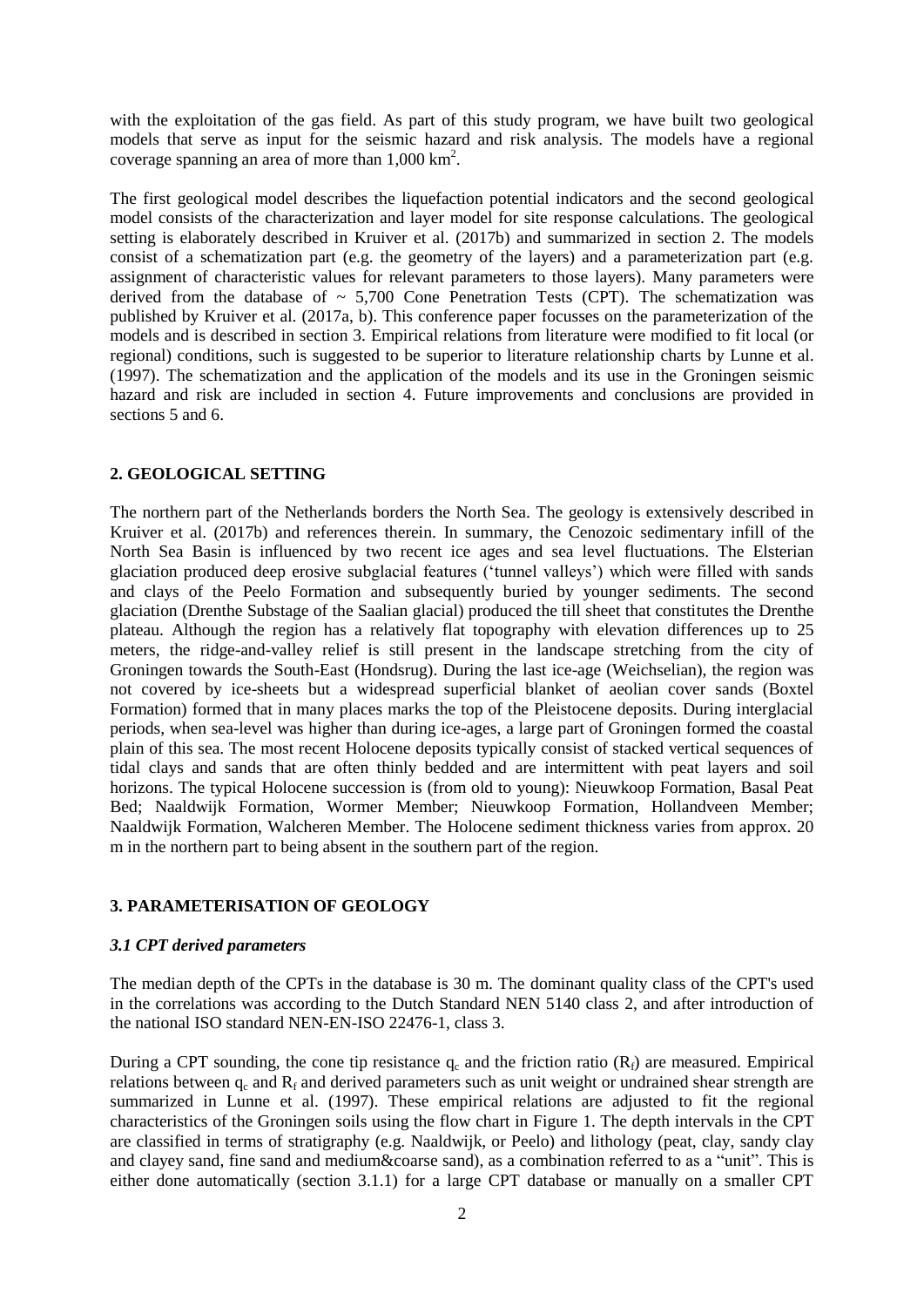database (sections  $3.1.3 - 3.2$ ). The relevant empirical relation is applied to obtain values for the desired parameter. Next, all parameter values for one unit are assembled for further analyses. This can be e.g. a nomogram (section 3.1.1) or a plot of the parameter versus vertical effective stress (section 3.1.2 – 3.2). For each unit, the Groningen specific relation is determined. This can either be a constant or a linear relation with vertical effective stress. Some units are not well represented in the CPT database, generally because the unit occurs at greater depth and occurs in the CPTs to a limited extent only. In this case, the empirical relation from a similar unit is selected, based on expert judgment and supported by literature if available.



Figure 1. Flow chart of steps to obtain region-specific empirical relations for CPT parameters.

### *3.1.1 Lithology*

There are several methods available to convert CPT data into an interpretation of simplified lithological units, such as the soil behavior charts developed by Robertson (1990), Douglas & Olson (1981) and Schmertmann (1978). The methods in literature are described as generalized representations of empirical correlations. However, different geological terrains and sediments in the subsoil will result in variations of the lines dividing the various lithologies. Site specific correlations with data obtained from soil samples are considered to be better suited for high risk applications (Lunne et al. 1997). Therefore, the classification was adjusted for the local conditions. Especially the correct classification of peat requires adjustment of the lithology divisions in the Groningen setting. For this study, a large number of CPTs without pore pressure sensor records was used. The method of Douglas & Olson (1981) appeared to be most appropriate to classify the unconsolidated sediments in the Groningen subsoil with the CPT data. For this, the density distributions of  $q_c$ - $R_f$  pairs were divided by lines separating simple lithological units (Figure 2) by correlation with nearby Groningen boreholes with reliable lithology logs.

#### *3.1.2 Relative density for sand*

Relative density is used as an indicator of the packing of sand. This packing is relevant for liquefaction, because generally loosely and occasionally moderately dense packed sands can be sensitive to liquefaction. The relative density is influenced by factors such as grain shape, sorting,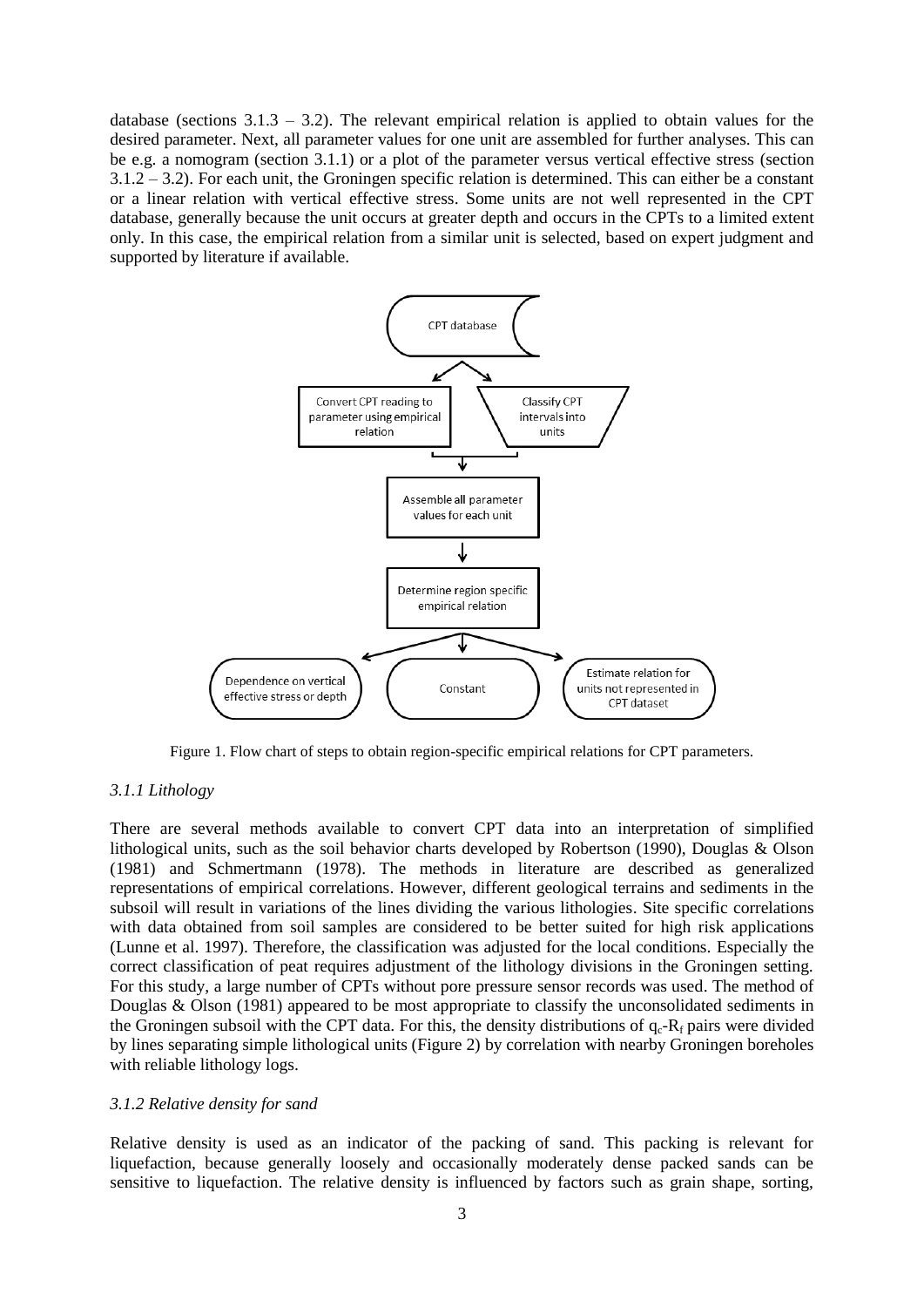cementation and stratification. In earlier engineering projects, the methods of Lunne and Christofferson (1983) and Villet and Mitchell (1981) proved to yield the most reliable results. The relative density according to Lunne and Christofferson (1983) is given by:

$$
Dr = \frac{1}{2.91} * \ln \left[ \frac{q_c * 1000}{61 * (\sigma)^{0.71}} \right] * 100\%
$$
 (1)

where Dr is the relative density in percentages,  $q_c$  is the cone tip resistance in MPa and  $\sigma$  is the effective stress in kPa.

The relative density according to Villet and Mitchell (1981) is given by:

$$
Dr = \frac{[qc + 0.0000088 * \sigma^2 - 0.0055 * \sigma]}{[0.205 * \sigma - 0.0001969 * \sigma^2]} * 100\%
$$
 (2)

At the transition from clay to sand or sand to clay a transition zone is present where in the sand layer the measured cone resistance is decreased by the clay layer. Therefore, the cone tip resistance was corrected prior to conversion to relative density. The correction was based on the statistical comparison between the average  $q_c$  of top and bottom 20 cm of a sand layer and the average  $q_c$  of the unaffected part of a sand layer. The difference was a factor of around 2.5. Hence in our study, the Groningen-specific correction factor of 2.5 was applied.

Relative density values calculated using (1) are slightly higher than using (2). Classification into sand packing is given in Table 1 (ISO/DIS 14688-2, 2017). In our study, the classes of 'very loose' and 'loose' were combined, as well as the classes of 'dense' and 'very dense'. The Lunne and Christofferson (1983) derived Dr for values < 65% (indicating moderately and loosely packed sand) is more conservative. Therefore, in the following analyses Equation 1 was used for Dr.



Figure 2. Density (logarithmic) of  $q_c-R_f$  pairs in the Groningen CPT data base, representing all lithologies. The dividing lines between lithology types were adjusted from the nomogram of Douglas & Olson (1981) to fit the local conditions. The pie diagram shows that sandy lithologies dominate in this data set.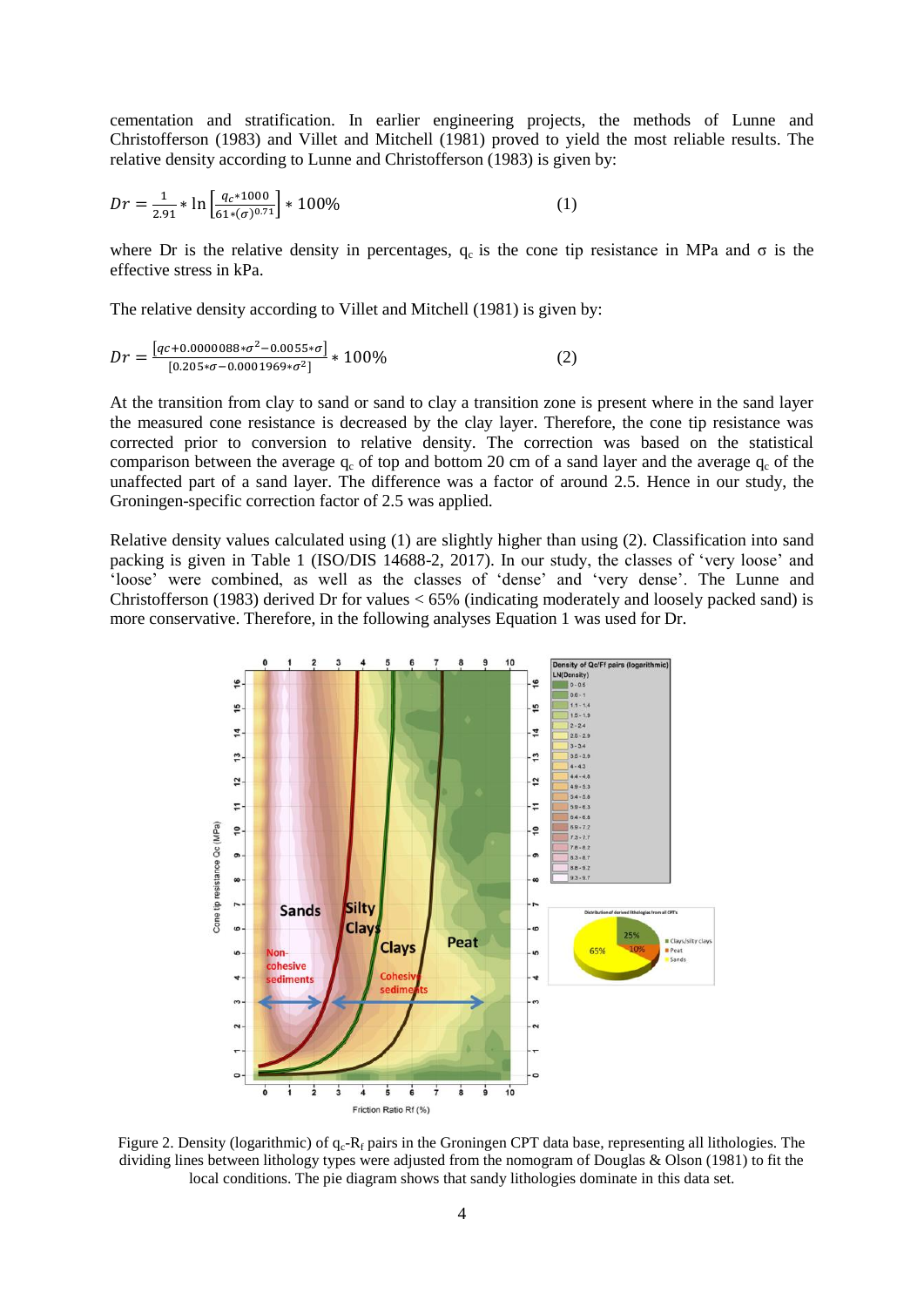Table 1. Classification of sand packing using relative density Dr

| <b>Packing</b> | Dr(%)     |
|----------------|-----------|
| Loose          | < 35      |
| Moderate       | $35 - 65$ |
| Dense          | > 65      |

#### *3.1.3 Unit weight*

One of the input parameters for site response analysis is the unit weight. For the shallow depth range down to approximately 30 m below the surface, the unit weights were estimated from a subset of 31 CPTs that were manually classified in terms of lithostratigraphical unit and lithological class. All cone tip resistance values from the CPTs from one combination of lithostratigraphical unit and lithoclass ("unit" for short) were assembled and converted to unit weight using Lunne et al. (1997) and regional correlations with sample data. The average unit weight was calculated for each unit. For units that were not represented in the CPTs, a value for unit weight from a comparable geological unit was selected. An exception to this procedure is the unit weight of peat, because literature correlations typically lead to an overestimation for peat. This parameter was estimated from local correlations encountered in Dutch peats and statistical weighting, e.g. leading to a unit weight of 10.8 kN/ $m<sup>3</sup>$  for Holland Peat.

#### *3.1.4 Undrained shear strength S<sup>u</sup>*

Undrained shear strength  $S_u$  can be estimated by the following the empirical relation from Lunne et al. (1997):

$$
S_u = \frac{q_c - \sigma_{v0}}{N_k} = \frac{q_{net}}{N_k} \tag{3}
$$

where  $\sigma_{\nu 0}$  is the total vertical stress and N<sub>k</sub> is an empirical load bearing factor. Generally, a value of 14 was chosen as recommended by Lunne et al. (1997). A plot of  $S_u$  versus effective vertical stress for Peelo clay is included in Kruiver et al. (2017b).

For several units, laboratory data became recently available (Van Essen, 2017). The samples were taken at the Eemskanaal levee in the province of Groningen, in the toe and the crest of the levee. Cone penetration tests were also performed at these locations. The combination of laboratory data and CPT soundings enables the calibration of empirical relations between CPT parameters and undrained shear strength  $S_u$  for Groningen for the sampled units. This was possible for three soil types: Naaldwijk clay, Holland peat and Basal peat.

For Naaldwijk clay, the CPT derived  $S_u$  using  $N_k = 17$  follow the laboratory  $S_u$  much better than the earlier assumed  $N_k = 14$  (Figure 3). Therefore, the more conservative  $N_k = 17$  was applied to the CPT data resulting in the following empirical relation between  $S_u$  and  $\sigma'_{v0}$  (both in kPa):

$$
S_u = 0.31 \sigma'_{v0} + 10 \tag{4}
$$

The Holland peat and Basal peat members are well represented in the laboratory data and less abundant in the CPT data set (Figure 4). The quality of the CPT data set is also adversely influenced by the thin dimension of the peat layers. For both types of peat, the laboratory data show considerably less scatter and are regarded as better representatives of  $S_u$  values than the CPT-derived  $S_u$ . Therefore, the empirical relation between  $S_u$  and vertical effective stress was based on the linear regression through the laboratory data. This resulted in the following empirical relations between  $S_u$  and  $\sigma'_{v0}$ (both in kPa) for Holland peat (Equation 5) and Basal peat (Equation 6):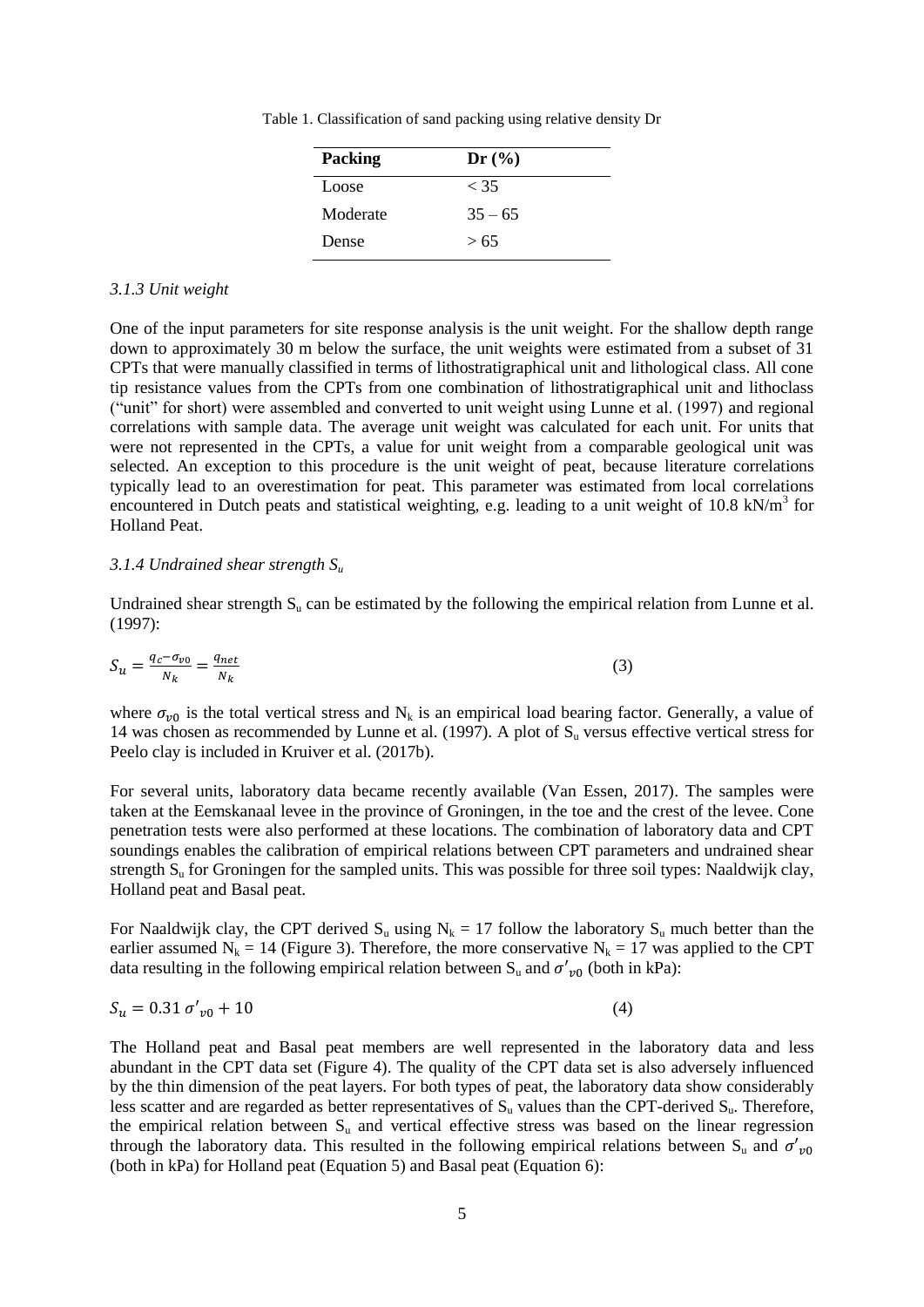| $S_{\nu} = 0.39 \sigma'_{\nu 0} + 8$ | Holland peat $(5)$ |     |
|--------------------------------------|--------------------|-----|
| $S_{\nu} = 0.47 \sigma'_{\nu 0} + 5$ | Basal peat         | (6) |



Figure 3. CPT derived and laboratory data for S<sub>u</sub> for Naaldwijk clay, including linear regression lines.



Figure 4. CPT derived (blue) and laboratory data (orange) for  $S_u$  including linear regression line. Left: for Holland peat. Right: for Basal peat.

### *3.1.5 Overconsolidation ratio OCR*

No laboratory tests for OCR were available at the time of starting the site response calculations. Therefore, representative values for geological units were derived from the subset of geologically classified CPT soundings. For OCR, a data set of 88 CPTs corresponding to the Seismic CPT (SCPT) data set was used. The OCR was estimated for clay from the normalized total cone resistance following Robertson and Cabal (2015), using the relationship suggested by Kulhawy & Mayne (1990), adjusted for Robertson's Soil Behaviour Index I<sub>c</sub>:

$$
OCR = k \left( \frac{q_t - \sigma_{v0}}{\sigma_{v0}} \right) \tag{7}
$$

where  $\sigma_{v0}$  and  $\sigma'_{v0}$  are the total and the effective vertical stresses, respectively, and k is a parameter that is set to 0.33. The linear relation between effective vertical stress and OCR was derived if a sufficiently large number of OCR values was available for a unit. Otherwise, a constant OCR value was assumed. An example of OCR from CPT data is given in Figure 5 for Peelo clay. In this case, the data were not extrapolated outside the data range. This means that a minimum OCR of 4 and a maximum OCR of 6 was assumed.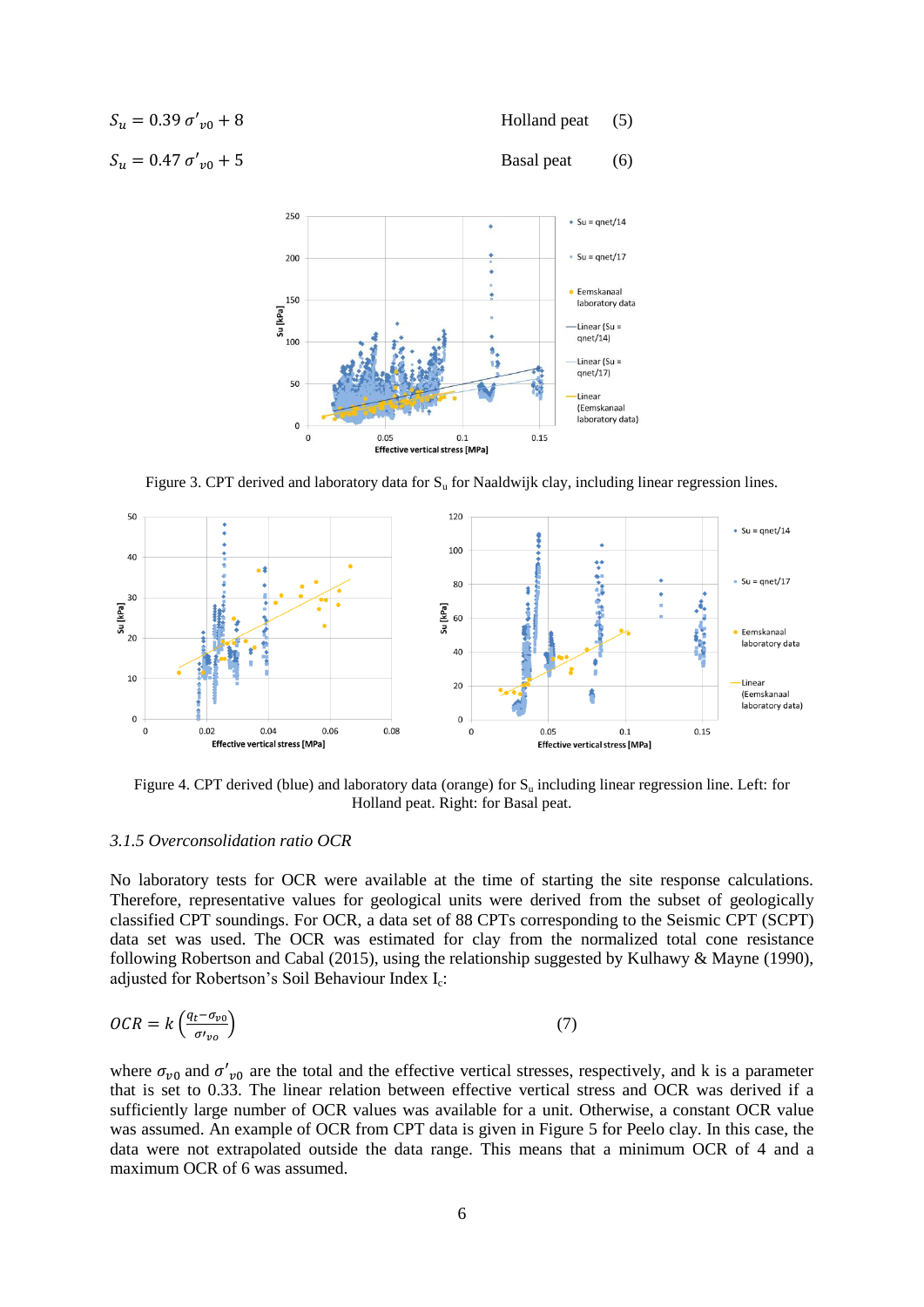

Figure 5 OCR for Peelo clay, derived from CPT data and related to effective vertical stress. The black dots are data points, the orange line is the linear regression line.

#### *3.1.6 Plasticity Index I<sup>p</sup>*

The plasticity index  $I<sub>p</sub>$  was only available for a few samples of Naaldwijk clay. The relationship between  $I<sub>p</sub>$  and the undrained shear strength to overburden stress ratio from Skempton in Grace et al. (1957) was used to extrapolate the parameter to the entire Holocene clay profile. For Pleistocene and Tertiary clays this relationship is not suitable. In these cases,  $I_p$  was estimated using expert judgement based on values measured elsewhere in the Netherlands and from Sorensen & Okkels (2013) who gathered data in the Danish region of the North Sea Basin.

#### *3.2 Seismic CPT and shear wave velocity*

The shear wave velocity  $V_s$  model for the top 50 m of sediments was derived from a set of 87 seismic CPTs (SCPTs). This is described by Kruiver et al. (2017a) and summarized in this section. The scheme to derive Groningen-specific  $V<sub>S</sub>$  relations for units was determined using a slight adaption of Figure 1. The SCPT intervals were classified in terms of units. No empirical relation between CPT parameters was needed to obtain  $V<sub>S</sub>$  values, because they were directly measured during the SCPT sounding. The relation between  $V_s$  and the confining stress  $\sigma'_0$  for each unit was determined following a functional form suggested by Sykora (1987):

$$
ln V_S = ln V_{S1} + n ln \left(\frac{\sigma_o'}{p_a}\right) \tag{8}
$$

where  $\sigma'_0$  is the confining stress,  $p_a$  is atmospheric pressure,  $ln Vs_1$  is a parameter that represents the shear-wave velocity at a confining stress equal to one atmosphere, and *n* is the slope that defines confining stress dependence. Depending on the number of datapoints and the expected dependence of confining stress, the  $V_s$  relation for a unit falls into one of the three groups: (i)  $V_s$  depends on confining stress according to Equation 8 with values for  $ln Vs_1$  and *n* based on SCPT data; (ii)  $V_s$ depends on confining stress according to Equation 8 with estimated values for  $ln Vs_1$  and *n* based on literature and expert judgement; (iii) constant  $V_s$ .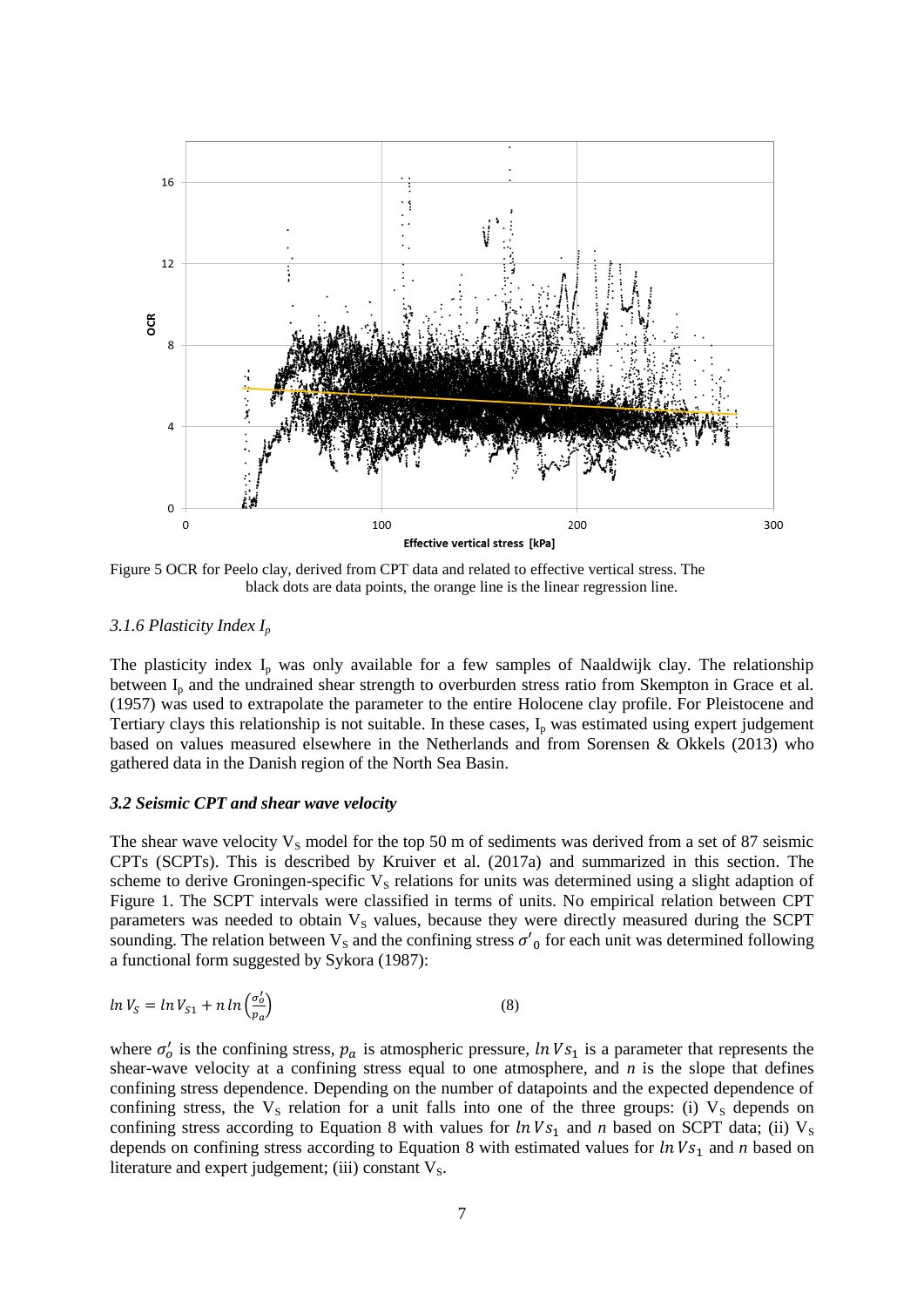The deeper  $V_s$  models are derived from seismic data (Kruiver et al. 2017a). The  $V_s$  models for the various depth ranges were spliced to obtain  $V<sub>S</sub>$  profiles for the full depth range required for site response calculations.

### *3.3 Other types of parameters*

TNO Geological Survey of the Netherlands conducted a campaign to map and characterize sediments in terms of physical and chemical characteristics (Bosch et al., 2014) for geological units occurring in the upper 30 to 40 meters below surface. About 2,000 samples were taken in the northern part of the Netherlands. The grain size distributions, organic matter content, permeability and geochemistry were determined in the laboratory. This resulted in a table with - amongst other parameters - the median grain sizes  $D_{50}$  and coefficients of uniformity  $C_u$ , together with standard deviations, for a wide range in formations (Bosch et al., 2014). These tables were used to extract the relevant  $D_{50}$  and  $C_u$  for the units in Groningen in order to construct the Modulus Reduction and Damping curves for the site response analyses for sand.

## **4. SCHEMATISATION OF GEOLOGY AND APPLICATION OF PARAMETERISATION**

### *4.1 For liquefaction potential indicator model*

The relevant lithology for liquefaction is sand. All CPTs were automatically interpreted in terms of lithology (see section 3.1.1) and the sand intervals were identified. The properties of the sand are related to the depositional environment and the age of the sediment. For example, Holocene Naaldwijk sand (marine tidal flat deposits) is expected to have different properties from Pleistocene Boxtel sand (periglacial aeolian and local fluvial deposits). Therefore, the sand intervals were classified in terms of stratigraphic unit. Because of the vast amount of CPTs, this could not be done manually. About 4,300 out of the total of 5,700 CPTs were suitable for the analysis, i.e. containing both  $q_c$  and  $R_f$  and had a length of more than 5 m. We used the detailed geological model GeoTOP of the Geological Survey of the Netherlands for the automatic determination of stratigraphy. The GeoTOP model consists of "volume pixels" called voxels of 100 m x 100 m in horizontal direction and 0.5 m depth. The attributes of each voxel are the lithostratigraphical unit, the statistical probabilities of the lithoclasses and the most likely lithoclass (Maljers et al. 2015; Stafleu and Dubelaar, 2016). Combining the sand intervals from the CPTs and the GeoTOP models resulted in a dataset of sand intervals with associated stratigraphy. The workflow is visualized in Figure 6.

Next, the CPT readings for each sand layer were converted to relative density (see section 3.1.2) and classified in terms of loosely, moderately or densely packed sand using Table 1. For each CPT, the cumulative thickness of these three classes of sand packing was determined. In summary, after performing the processing steps from Figure 6, each CPT had cumulative thickness of loosely, moderately and densely packed sand for all formations represented in the CPT. These data were further analyzed by plotting on a map for the spatial distribution. Maps are included in Kruiver et al (2017b) and Korff et al. (2017) and are not reproduced here because of space limitations. The maps show that the thickest cumulative sand thickness in the Naaldwijk Formation is concentrated in the north of the Groningen area and is composed of loosely, moderately or densely packed sands of similar proportions. Units of Pleistocene age deposits are present in the southern part of the study area and these deposits are mainly composed of dense sands in the top 20 m.

Additionally, the relative contributions of the classes of packing were analyzed (Kruiver et al. 2017b; Korff et al. 2017). The marine Naaldwijk and Eem Formations have the highest proportion of loosely packed sand (31 and 38%, respectively). The other units contain 5 to 17% loosely packed sand. Accordingly, the Naaldwijk and Eem Formations are more sensitive to liquefaction than the other units.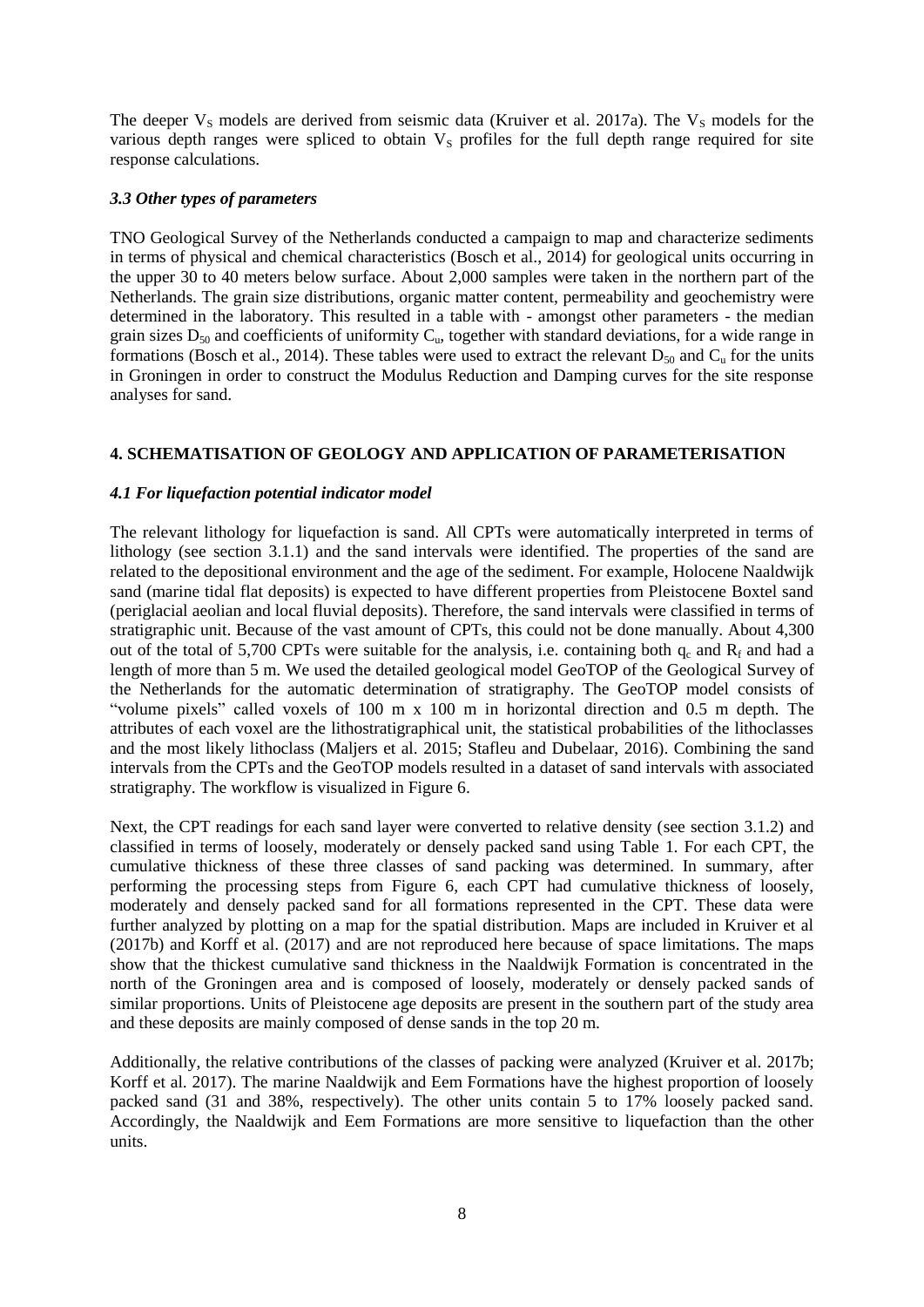

Figure 6. Flow chart of steps to obtain relative densities from CPTs for liquefaction potential analysis.

## *4.2 For site response model*

The parameterized geological model for site response is input for the site response calculations. Onedimensional soil columns of stratigraphy and properties are required as input. Therefore, the aim of the geological model for site response was to provide both geometry of layers (stratigraphy) and the assignment of relevant parameter values to the layers. The approach was described in Kruiver et al. (2017a) and summarized here. The work flow to obtain parameterized soil columns (voxel stacks) is shown in Figure 7.

The data available consisted of models from TNO Geological Survey of the Netherlands, such as the GeoTOP model, the Digital Geological Model (DGM, Gunnink et al. 2013), the regional geohydrological model (REGIS II, Vernes & van Doorn, 2005) and the digital terrain model AHN (open data, [www.ahn.nl\)](http://www.ahn.nl/). Additionally, the borehole descriptions and CPTs from the DINO database [\(www.dinoloket.nl\)](http://www.dinoloket.nl/) were used. Because of the difference in data density, the geological model has two levels of detail. The shallow level (from surface to  $\sim$  50 m depth) is based on the detailed GeoTOP model (based on boreholes), combined with the vast amount of individual shallow borehole descriptions and CPTs in the area. The stratigraphy is taken from the GeoTOP model and zones of similar geology are defined. The deeper level is  $(> 50 \text{ m depth})$  is based on a limited number of borings and the less detailed DGM and REGIS II model. Because of the uncertainty in layering in this depth interval, scenarios of stratigraphy are defined with a probability of occurrence for each scenario. The two depth ranges are spliced to obtain the layer definition of each vertical voxel stack. This is done by combining the GeoTOP stratigraphy with one of the scenarios. Scenario selection is random, but satisfying the probability of each scenario in a zone.

The properties of each layer need to be defined for site response calculations. The parameter values of OCR and  $I_p$  and undrained shear strength (for clay and peat) and  $D_{50}$  and  $C_u$  (for sand), as well as  $V_s$ and unit weight (all lithologies) are required. These are assigned to each layer using the empirical relations that were fine-tuned for Groningen (sections 3.1.3-3.3). This results in one parameterized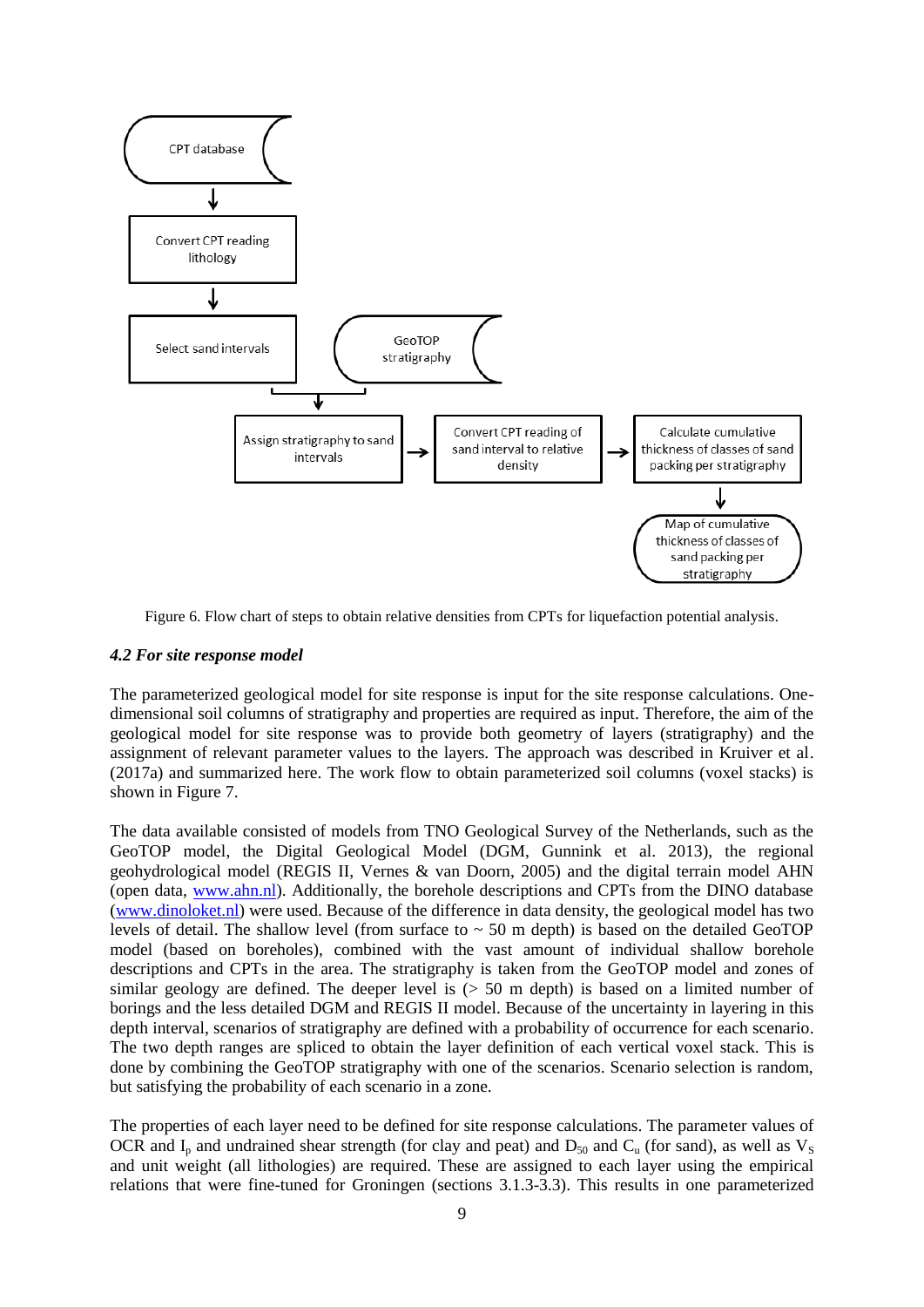voxel stack per 100 m x 100 m grid cell which is input in the site response calculations. The site response analysis and its use in the Ground Motion Model are described in Rodriguez-Marek et al. (2017) and Bommer et al. (2017) respectively.



Figure 7. Flow chart of steps to obtain input for site response calculations.

## **5. FUTURE IMPROVEMENTS**

Regularly, new data become available. Either specifically collected for the Groningen seismic hazard analysis and independently. For example, model development and improvement is a continuous process for TNO Geological Survey of the Netherlands. When new models become available, the geological models for liquefaction and site response can be updated. Additionally, laboratory analyses and CPT soundings are performed by several consultancy companies. It takes an effort to collect these data in order to be able to improve regional empirical CPT relations. The synchronization of various CPT databases is currently in progress.

For the mapping of the liquefaction potential indicator, future work needs to determine the relation between relative density and liquefaction potential and the actual risk with consequences for structures. Research on the thin layer correction is required to improve the interpretation. Recent experiments (van der Linden, 2016) show that a multiple thin layer correction may be suitable for these specific irregularly alternating layers. Ongoing experiments are conducted for higher stress levels.

Improvement of the deeper models for site response comes from new borehole descriptions and borehole logs of 70 recently placed 200 m geophone array boreholes for the KNMI monitoring network. These data will be used to improve the scenarios that are input for the deeper levels of the voxel stacks.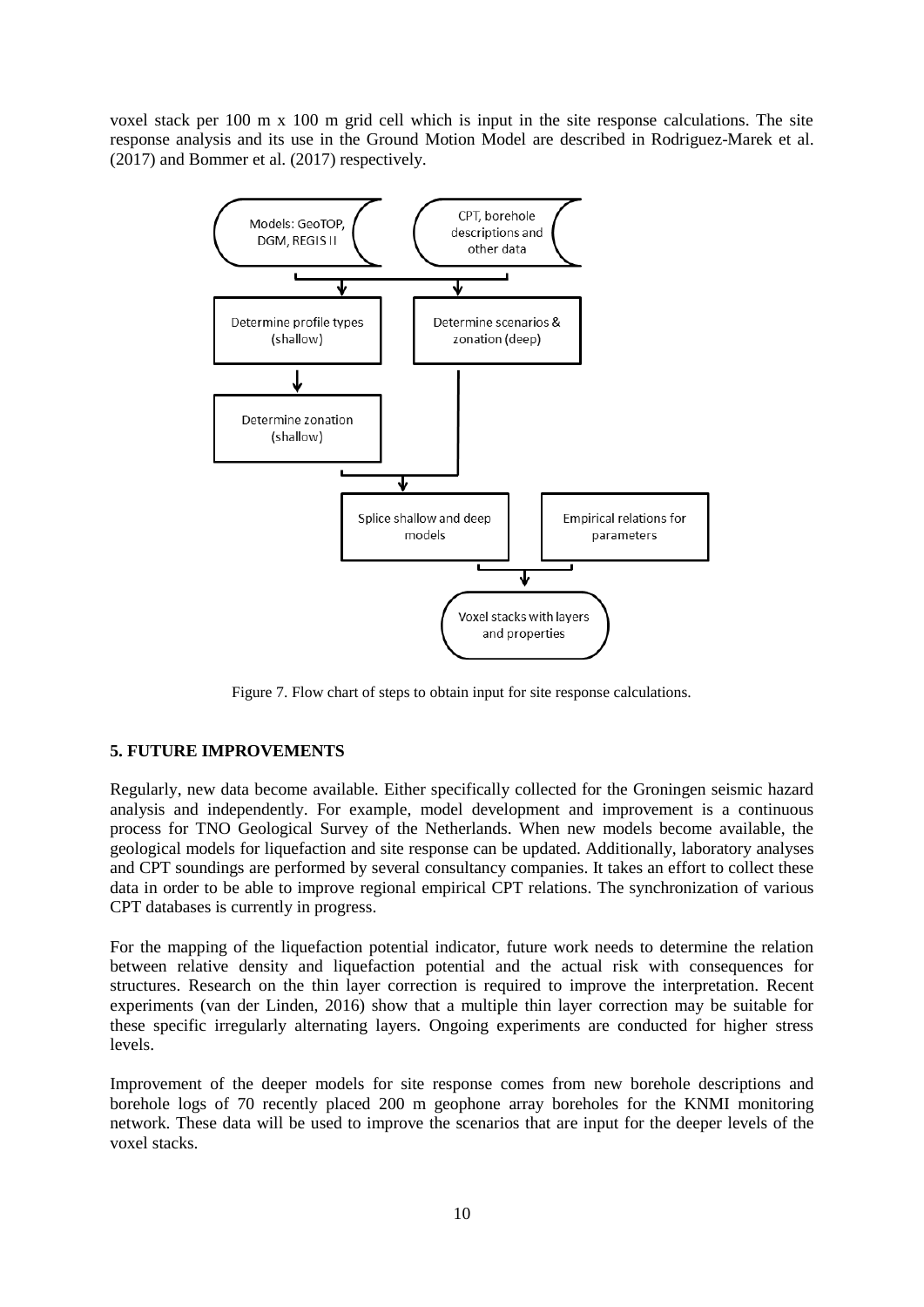### **6. CONCLUSIONS**

The seismic hazard and risk analysis of the Groningen gas field requires the best possible input data. The geological models presented are sophisticated, regional models that provide detailed input. The large amount of data in the form of statistical geological models, a CPT database, seismic CPTs and borehole descriptions allowed for the construction of detailed models. CPT readings were converted to relevant parameters using literature empirical relations. Following the recommendation of Lunne et al. (1997), we modified the empirical relations to fit the Groningen conditions. The two different geological models - for liquefaction and for site response - are tailored to their application. The liquefaction model extends to 40 m depth and focuses on the sand layers. CPT readings were converted to lithology and to relative density. This resulted in maps of loosely, moderately and densely packed sand and relative proportions of packing classes for the various formations in Groningen and serve as a proxy for regional sensitivity to liquefaction.

The geological model for site response consists of a set of vertical voxel stacks with parameter values assigned to each layer. Unit weight, OCR,  $S_u$  and  $I_p$  were derived from the CPT database. Additional laboratory measurements for  $S<sub>u</sub>$  enabled further adjustment of empirical relations for Groningen conditions. The parameterized voxel stacks were input for the site response calculations that were incorporated in the Ground Motion Model that served as input for the seismic hazard and risk analysis. The geological model improved the Ground Motion Model significantly compared to earlier versions in which no differentiation of geology and soil behavior was included (Bommer et al. 2016, 2017).

### **7. ACKNOWLEDGMENTS**

The building of the geological models and the parameterization was a team effort of Deltares and TNO Geological Survey of the Netherlands. Numerous geologists contributed to the models, too many to mention. Their expertise is greatly valued. The sharing of various data bases and project results allowed us to gather a sufficient amount of data to enable the derivation of region specific empirical relations. All contributors to the data supporting this paper are acknowledged.

### **8. REFERENCES**

Bommer JJ, Dost B, Edwards B, Stafford PJ, van Elk J, Doornhof D, Ntinalexis M. (2016). Developing an Application-Specific Ground-Motion Model for Induced Seismicity. *Bulletin of the Seismological Society of America* 106: 158-173 doi: 10.1785/0120150184.

Bommer JJ, Stafford PJ, Edwards B, Dost B, van Dedem E, Rodriguez-Marek A, Kruiver PP, van Elk J, Doornhof D (2017). Framework for a Ground-Motion Model for induced seismic hazard and risk analysis in the Groningen gas field. *Earthquake Spectra* 33(2): 481-498. doi: 10.1193/082916EQS138M.

Bosch JHA, Harting R, Gunnink JL (2014). Lithologische karakterisering van de ondiepe ondergrond van Noord-Nederland (Topsysteem hoofdgebied 5). Geological Survey of the Netherlands TNO report 2014-R10680 (in Dutch).

Douglas JB, Olsen RS (1981). Soil Classification using Electric Cone Penetrometer. American Society of Civil Engineers, ASCE, *Proceedings of Conference on Cone Penetration Testing and Experience*, p. 209-227, St. Louis.

Grace H, Henry JKM, Skempton AW, Lloyd Jones RF, Golder HQ, Millard MS, Tomlinson MJ, Broadnet R, Rangeley WR, Hoare CR, Alston J (1957). Discussion on Airport Paper No. 35: "The Planning and Design of the New Hong Kong Airport". *Proceedings of Institute of Civil Engineering* 7: 305–325.

ISO/DIS 14688-2 (2017) Geotechnical investigation and testing - Identification and classification of soil - Part 2: Principles for a classification. International Organizaation for Standardization, Geneva, Szitzwerland.